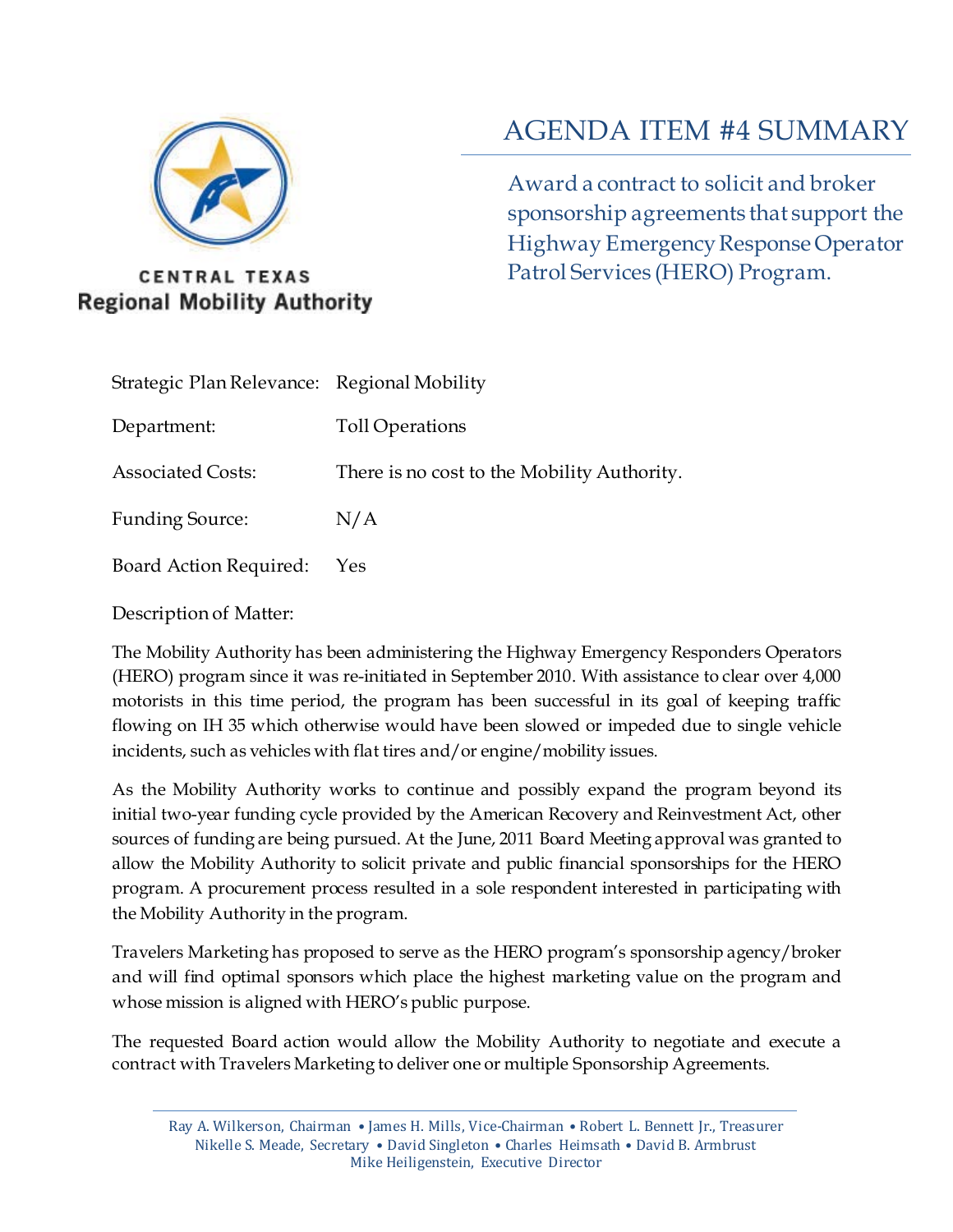Reference documentation:

Award Recommendation Memo Resolution No. 11-084 Draft Resolution

Contact for further information: Mario Espinoza or Tim Reilly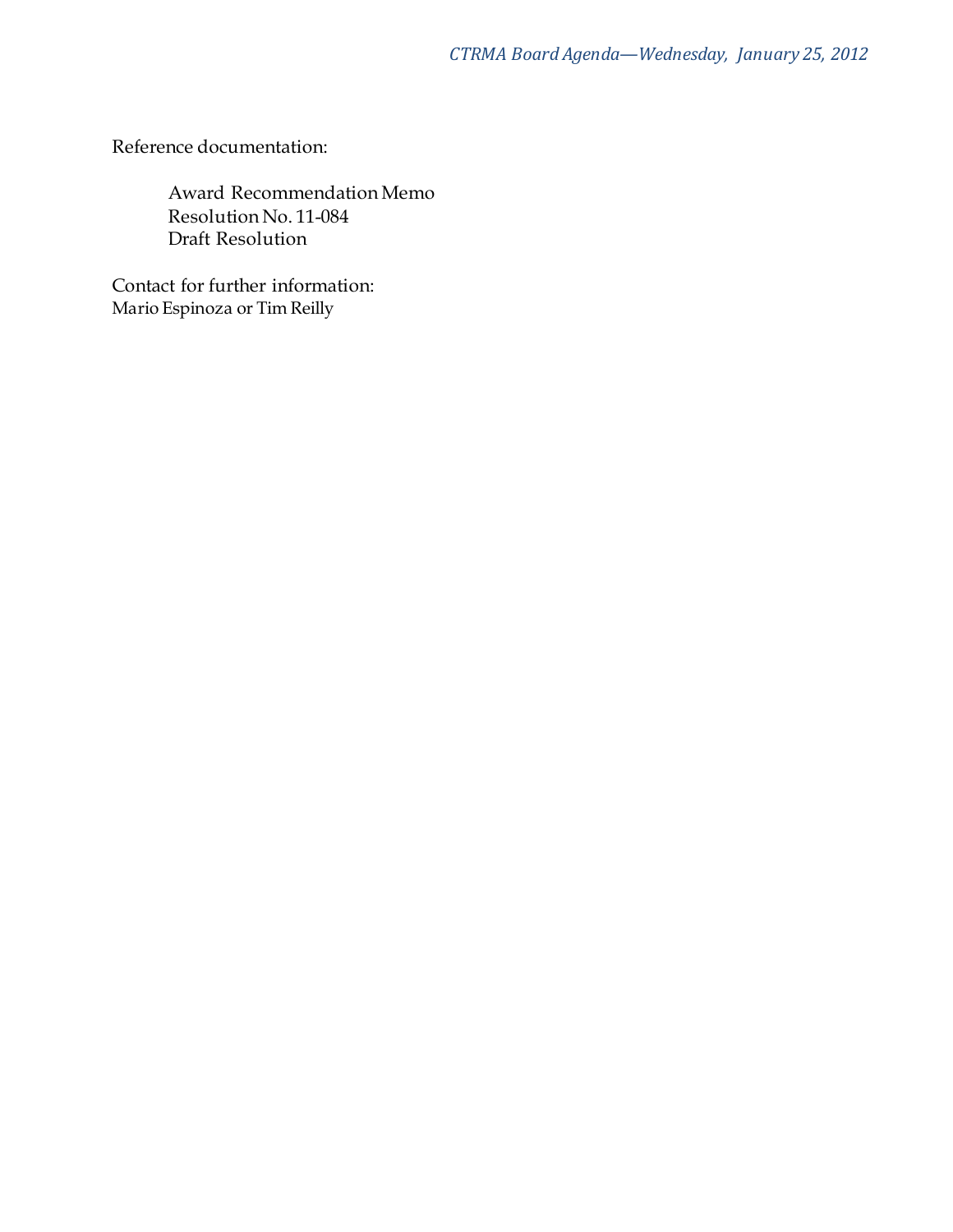# Mem o



CENTRAL TEXAS **Regional Mobility Authority** 

To: Board Members

From: Mario A. Espinoza, Deputy Executive Director

Date: March 22, 2012

Re: Recommendation for Broker Services for HERO Program Sponsorships

The Mobility Authority has been administering the Highway Emergency Responders Operators (HERO) program since it was re-initiated in September 2010. With assistance to clear over 4,000 motorists in this time period, the program has been successful in its goal of keeping traffic flowing on IH 35 which otherwise would have been slowed or impeded due to single vehicle incidents, such as vehicles with flat tires and/or engine/mobility issues.

At the June, 2011 Board Meeting approval was granted to allow the Mobility Authority to solicit private and public financial sponsorships for the HERO program. Financial sponsorships are needed to assist us in meeting our required 20% annual match of \$309,000 for \$1,236,000 in annual grant funds which enable the expanded HERO program to continue and benefit our region. A procurement process resulted in a sole respondent interested in participating with the Mobility Authority in this program.

Travelers Marketing has proposed to serve as the HERO program's sponsorship agency/broker and will find optimal sponsors which place the highest marketing value on the program and whose mission is aligned with HERO's public purpose. Travelers has extensive advertising and sponsorship agency experience and has worked with many public transportation entities and toll authorities throughout the country. Currently operating safety service patrol sponsorship programs in twelve jurisdictions in nine states, Travelers has existing relationships with many transportation-related industries such as auto insurers, auto dealerships, tire companies and fuel providers, and will pursue those for our program. This past November, Travelers was awarded a National Roadway Safety Award by USDOT/FHWA and the Roadway Safety Foundation for their work with safety patrol sponsorship partnerships.

Compensation for their services will be based on a percentage of the sponsorship revenue earned with no retainer or consulting fees borne by the Mobility Authority. While the contract term would need to be negotiated with Travelers, it is our intent to have the initial contract period for approximately three years with two - one year extension options.

Staff recommends that the Mobility Authority Board approve the negotiation and execution of a contract with Travelers Marketing for broker services for HERO Program Sponsorships.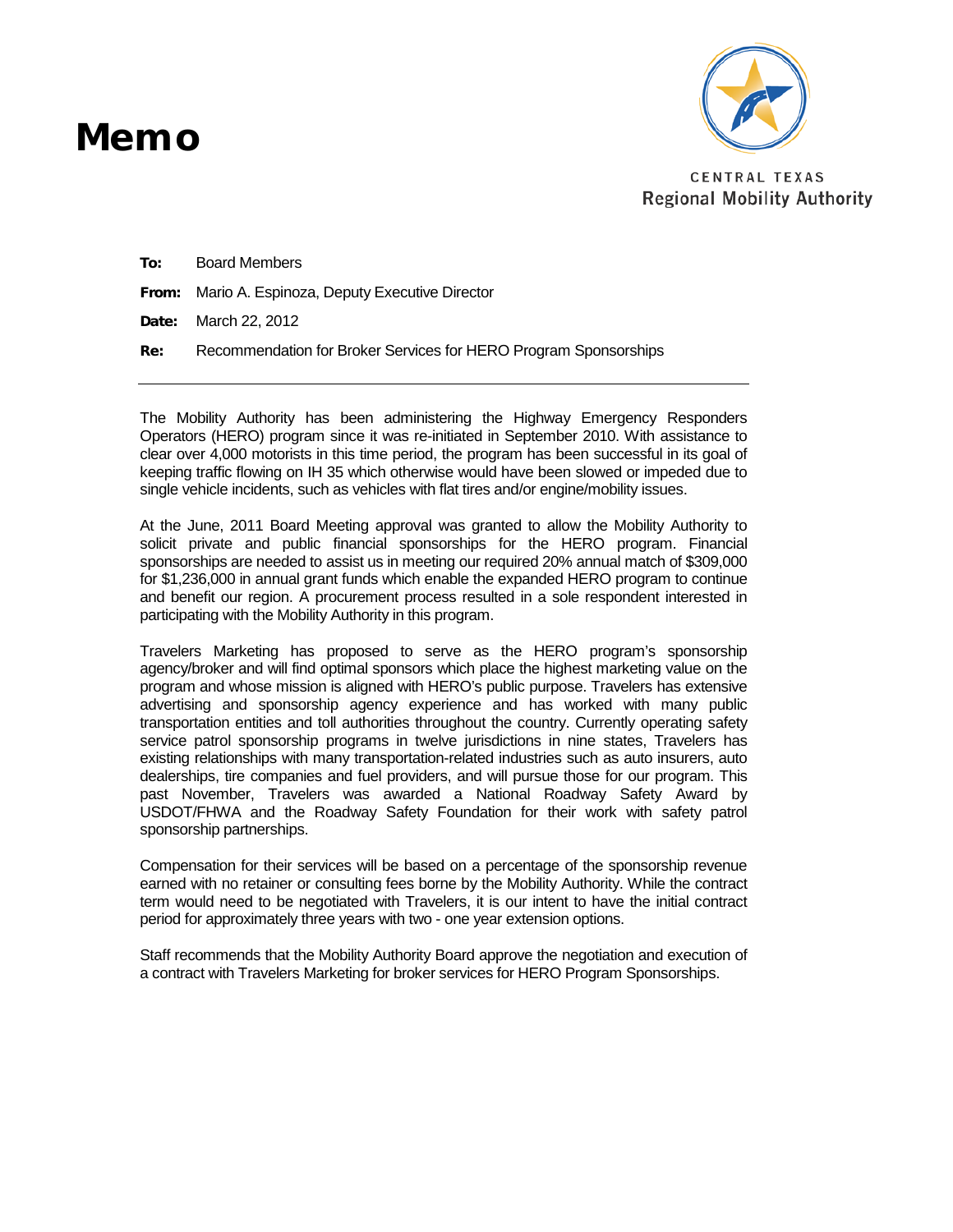### **GENERAL MEETING OF THE BOARD OF DIRECTORS OF THE** CENTRAL TEXAS REGIONAL MOBILITY AUTHORITY

#### **RESOLUTION NO. 11-084**

# **AUTHORIZE A PROCUREMENT PROCESS FOR PROPOSALS** TO BE A SPONSOR OF THE HERO PROGRAM.

WHEREAS, CTRMA administers the Highway Emergency Responders Operators (HERO) program that has assisted over 3,600 motorists and is successful in its goal of providing assistance to motorists and keeping traffic flowing on IH 35; and

WHEREAS, as CTRMA works to continue, and possibly expand, the HERO program after September, 2012, when funding provided under the American Recovery and Reinvestment Act will terminate, other sources of funding are being pursued, including the solicitation of private and public financial sponsorships for the HERO program; and

WHEREAS, the Executive Director recommends initiating a procurement process to formally solicit proposals for financial sponsorship of the HERO program beginning on or before September, 2012.

NOW THEREFORE, BE IT RESOLVED, that the Board of Directors authorizes and directs the Executive Director to prepare and issue a request for proposals for financial sponsorship of the HERO program; and

BE IT FURTHER RESOLVED, that the Executive Director shall establish a process to review responses to the request for sponsorship proposals and shall make a recommendation to the Board of Directors concerning proposals received based on "best value" to the Authority as established by criteria set forth in the request for proposals.

Adopted by the Board of Directors of the Central Texas Regional Mobility Authority on the 29<sup>th</sup> day of June, 2011.

Submitted and reviewed by:

**Andrew Martin** General Counsel for the Central Texas Regional Mobility Authority

Approved:

Ray A. Wilkerson Chairman, Board of Directors Resolution Number: 11-084 Date Passed: 6/29/11